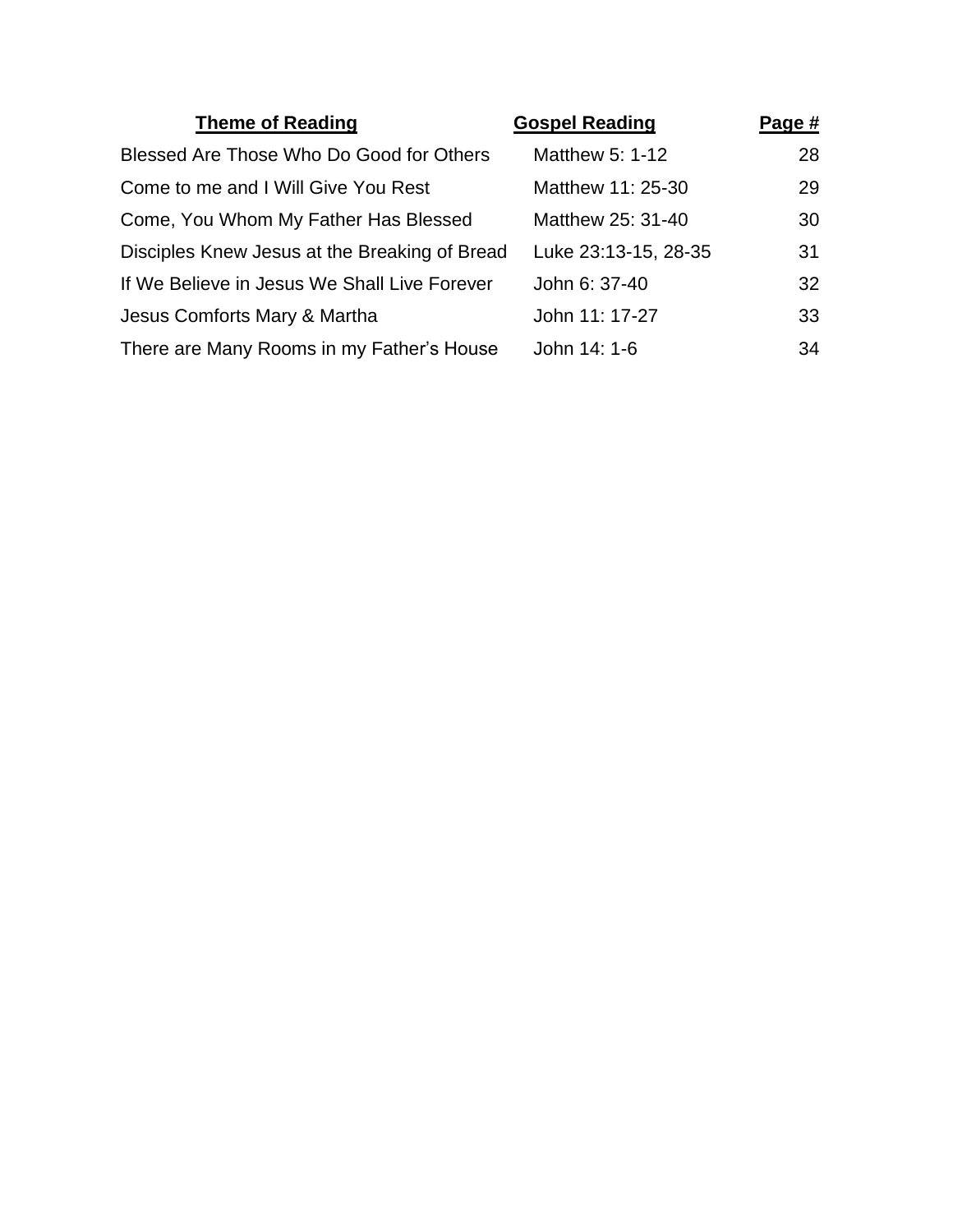A reading from the holy gospel according to Matthew

When he saw the crowd, Jesus went up the mountain, and after he had sat down, his disciples came to him. He began to teach them, saying:

"Blessed are the poor in spirit,

for theirs is the kingdom of heaven.

Blessed are they who mourn,

for they will be comforted.

Blessed are the meek,

for they shall inherit the land.

Blessed are they who hunger and thirst for righteousness,

for they will be satisfied.

Blessed are the merciful,

for they will be shown mercy.

Blessed are the clean of heart,

for they will see God.

Blessed are the peacemakers,

for they will be called children of God.

Blessed are they who are persecuted for the sake of righteousness, for theirs is the kingdom of heaven.

Blessed are you when they insult you and persecute you and utter every kind of evil against you falsely because of me. Rejoice and be glad, for your reward will be great in heaven."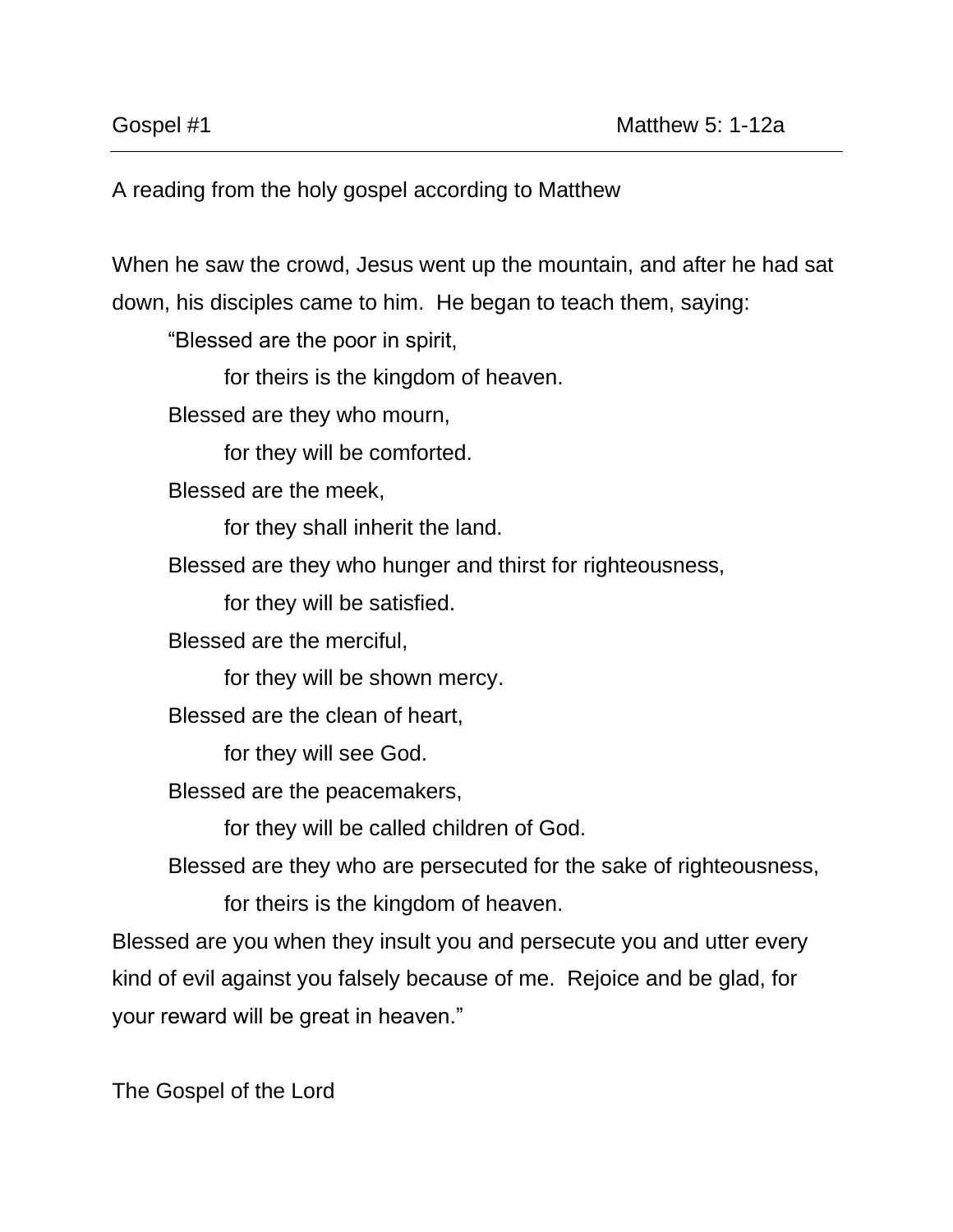A reading from the holy gospel according to Matthew

On one occasion Jesus spoke thus:

"I give praise to you, Father, Lord of heaven and earth, for although you have hidden these things from the wise and learned you have revealed them to the childlike. Yes, Father, such has been your gracious will. All things have been handed over to me by my Father. No one knows the Son except the Father, and no one knows the Father except the Son and anyone to whom the Son wishes to reveal him.

Come to me, all you who labor and are burdened, and I will give you rest. Take my yoke upon you and learn from me, for I am meek and humble of heart; and you will find rest for yourselves. For my yoke is easy, and my burden light."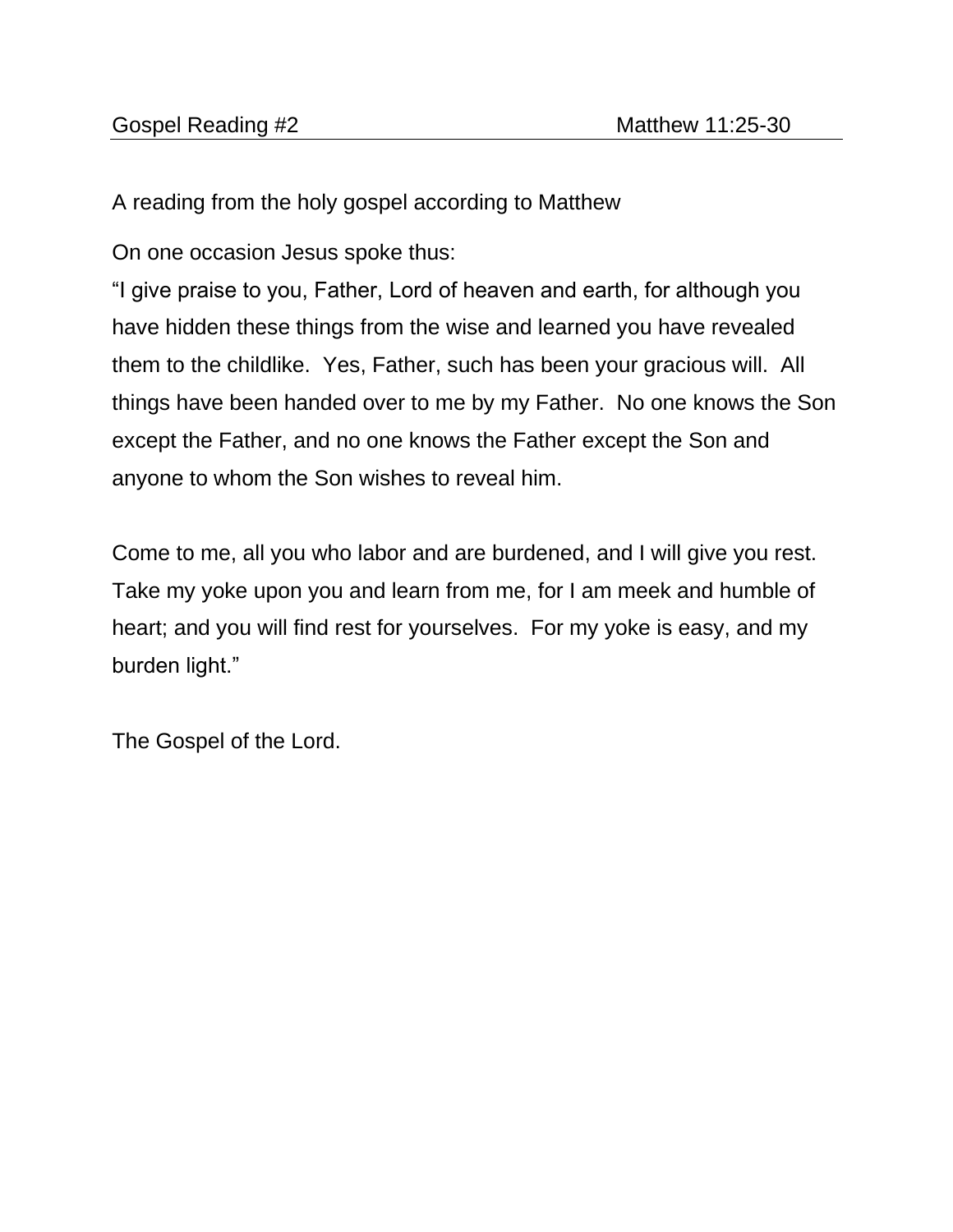A reading from the holy gospel according Matthew

Jesus said to his disciples:

"When the Son of Man comes in his glory, and all the angels with him, he will sit upon his glorious throne, and all the nations will be assembled before him. And he will separate them one from another, as a shepherd separates the sheep from the goats. He will place the sheep on his right and the goats on his left. Then the king will say to those on his right, Come, you who are blessed by my Father. Inherit the kingdom prepared for you from the foundation of the world. For I was hungry and you gave me food, I was thirsty and you gave me drink, a stranger and you welcomed me, naked and you clothed me, ill and you cared for me, in prison you visited me. Then the righteous will answer him and say, Lord, when did we see you hungry and feed you, or thirsty and give you drink? When did we see you a stranger and welcome you, or naked and clothe you? And the king will say to them in reply, Amen, I say to you, whatever you did for one of these least brothers of mine, you did for me."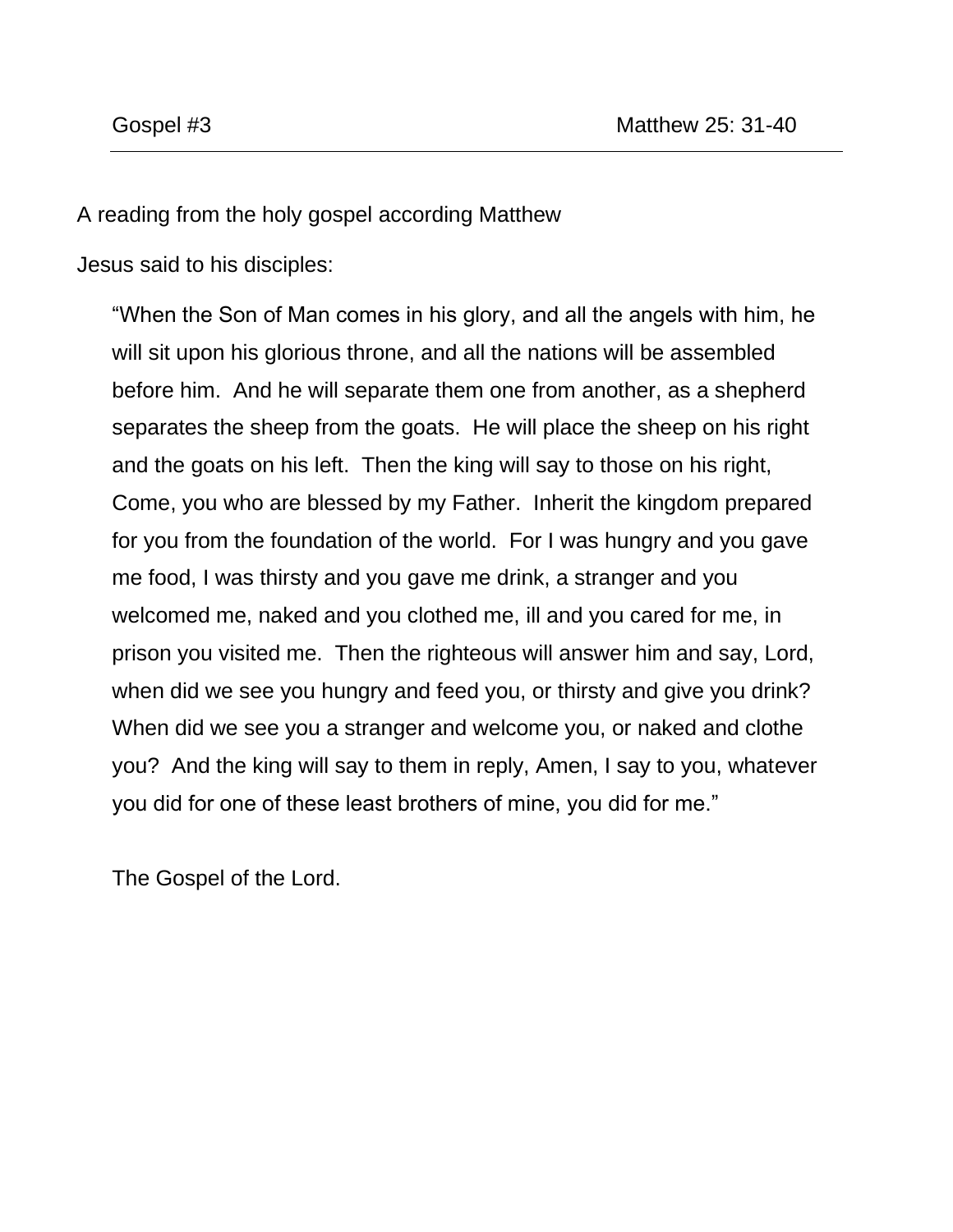A reading from the holy gospel according to Luke

Now that very day the first day of the week two of the disciples were going to a village seven miles from Jerusalem called Emmaus, and they were conversing about all the things that had occurred. And it happened that while they were conversing and debating, Jesus himself drew near and walked with them, but their eyes were prevented from recognizing him.

As they approached the village to which they were going, he gave them the impression that he was going on farther. But they urged him, "Stay with us, for it is nearly evening and the day is almost over." so he went in to stay with them.

And it happened that, while he was with them at table, he took bread, said the blessing, broke it, and gave it to them. With that their eyes were opened and they recognized him, but he vanished from their sight. Then they said to each other, "Were not our hearts burning within us while he spoke to us?" So they set out at once and returned to Jerusalem where they found gathered together the eleven and those with them were saying. "The Lord has truly been raised and he appeared to Simon!" Then the two recounted what had taken place on the way and how he was made known to them in the breaking of the bread.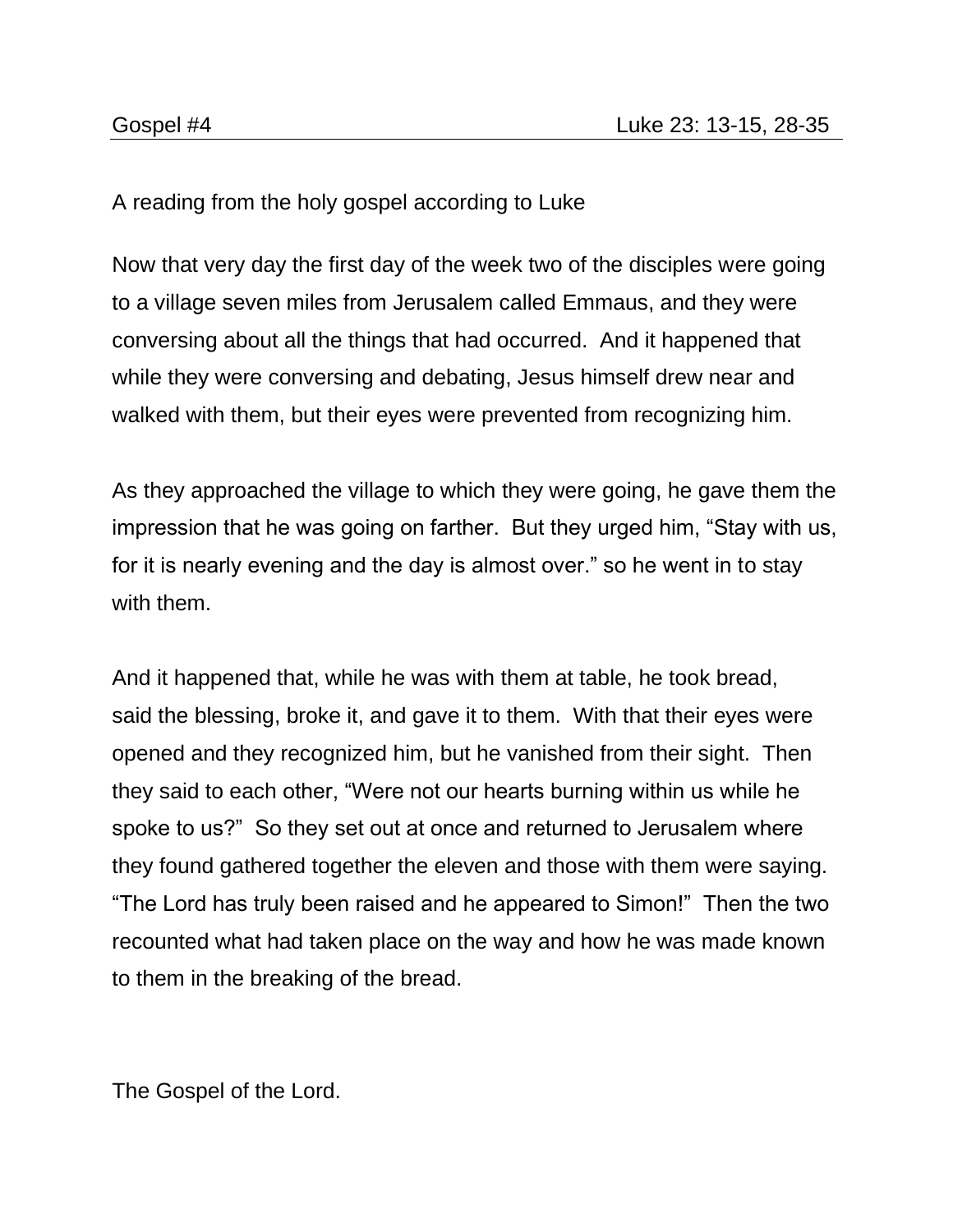A reading from the holy gospel according to John

Jesus said to the crowd:

"Everything that the Father gives me will come to me, and I will not reject anyone who comes to me, because I came down from heaven not to do my own will but the will of the one who sent me. And this is the will of the one who sent me, that I should not lose anything of what he gave me, but that I should raise it on the last day. For this is the will of my Father, that everyone who sees the Son and believes in him may have eternal life, and I shall raise him on the last day."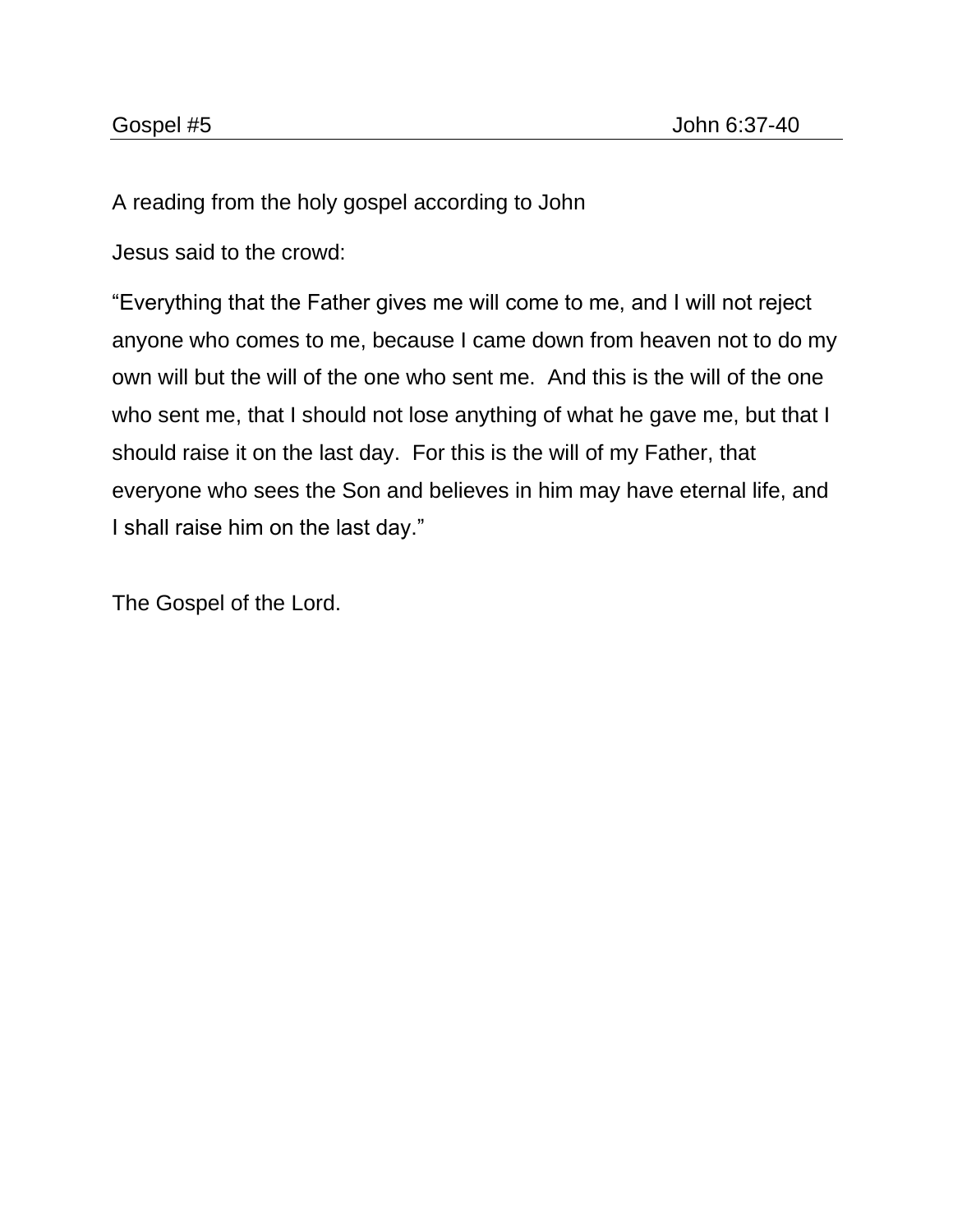## A reading from the holy gospel according to John

When Jesus arrived in Bethany he found that Lazarus had already been in the tomb for four days. Now Bethany was near Jerusalem, only about two miles away. And many of the Jews had come to Martha and Mary to comfort them about their brother.

When Martha heard that Jesus was coming, she went to meet him; but Mary sat at home. Martha said to Jesus, "Lord, if you had been here, my brother would not have died. But even now I know that whatever you ask of God, God will give you."

Jesus said to her, "Your brother will rise." Martha said to him, "I know he will rise, in the resurrection on the last day." Jesus told her, "I am the resurrection and the life; whoever believes in me, even if he dies, will live, and everyone who lives and believes in me will never die.

Do you believe this?" She said to him, "Yes, Lord. I have come to believe that you are the Messiah, the Son of God, the one who is coming into the world."